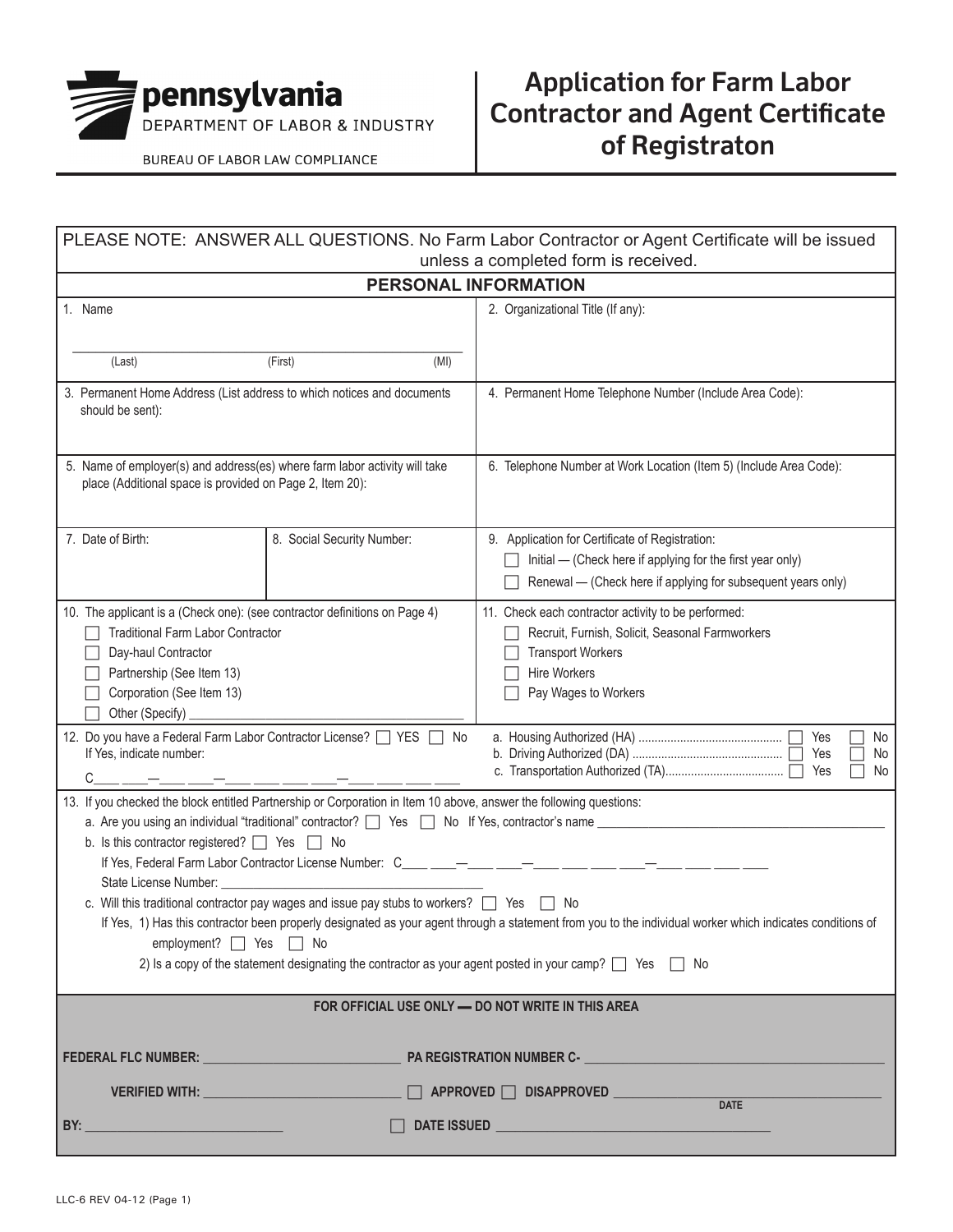| <b>WORKER INFORMATION</b>                                                                                                                                                                                                                                       |                |                                                                            |                     |  |  |  |  |
|-----------------------------------------------------------------------------------------------------------------------------------------------------------------------------------------------------------------------------------------------------------------|----------------|----------------------------------------------------------------------------|---------------------|--|--|--|--|
| 14. What is the greatest number of workers that will be in your crew(s) at any<br>one time?                                                                                                                                                                     |                | 15. List the permanent residences of workers by city and state or country: |                     |  |  |  |  |
| 16. Check type of activity the crew(s) will perform:<br>Orchard Harvest<br>Mushroom Work<br>Vegetable Harvest<br>Other (Specify) _<br>Nursery Work                                                                                                              |                | <u> 1989 - Johann John Stein, mars an deus Amerikaansk kommunister (</u>   |                     |  |  |  |  |
| <b>INFORMATION ON SERVICES FURNISHED WORKERS</b>                                                                                                                                                                                                                |                |                                                                            |                     |  |  |  |  |
| 17. Will you provide food to workers? Thes Theodor                                                                                                                                                                                                              |                |                                                                            |                     |  |  |  |  |
| 18. Will you charge for food provided to workers? T Yes T No<br>If Yes, state charge per week, per worker \$<br>Do you have a signed authorization from each of the workers to deduct a reasonable food charge from his/her wages? Thes                         |                |                                                                            |                     |  |  |  |  |
| 19. Will you provide housing to workers? Nes No<br>Do you have a signed authorization from each of the workers to deduct a reasonable housing charge from his/her wages?<br>Yes<br>If housing will be provided, list name and address of camp(s).<br>Name<br>a. | <b>Address</b> | If Yes, state charge per week, per worker \$                               | $\Box$ No           |  |  |  |  |
| b.<br>C.                                                                                                                                                                                                                                                        |                |                                                                            |                     |  |  |  |  |
| 20. Name, address and telephone number of employer(s) for whom you will be employed. If more than one, list separately.                                                                                                                                         |                |                                                                            |                     |  |  |  |  |
| <b>Name</b><br><b>Address</b>                                                                                                                                                                                                                                   |                | Telephone                                                                  | Dates of Employment |  |  |  |  |
| a.                                                                                                                                                                                                                                                              |                |                                                                            |                     |  |  |  |  |
| b.                                                                                                                                                                                                                                                              |                |                                                                            |                     |  |  |  |  |
| C.                                                                                                                                                                                                                                                              |                |                                                                            |                     |  |  |  |  |
|                                                                                                                                                                                                                                                                 |                |                                                                            |                     |  |  |  |  |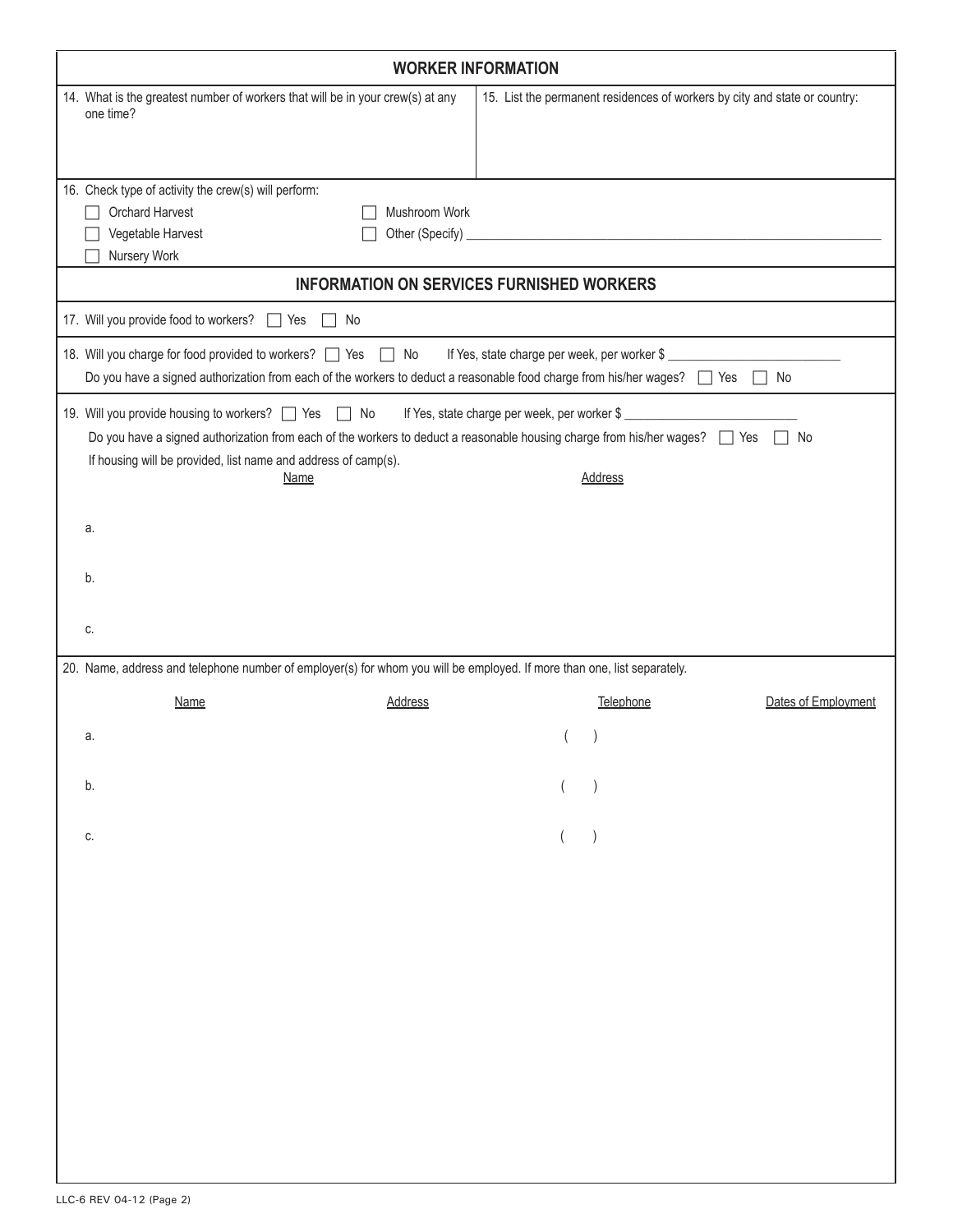|             | <b>INFORMATION ON VEHICLES AND TRANSPORTATION OF WORKERS</b>                                                                                                    |                                                             |                                                                                                                                                                          |                        |                |    |                  |                                    |  |
|-------------|-----------------------------------------------------------------------------------------------------------------------------------------------------------------|-------------------------------------------------------------|--------------------------------------------------------------------------------------------------------------------------------------------------------------------------|------------------------|----------------|----|------------------|------------------------------------|--|
|             | 21. Do you provide any transportation for agricultural workers?   Yes<br>$\Box$ No<br>If Yes, specify location(s) to and from where transportation is provided: |                                                             |                                                                                                                                                                          |                        |                |    |                  |                                    |  |
|             |                                                                                                                                                                 |                                                             |                                                                                                                                                                          |                        |                |    |                  |                                    |  |
|             |                                                                                                                                                                 |                                                             |                                                                                                                                                                          |                        |                |    |                  |                                    |  |
|             |                                                                                                                                                                 |                                                             | If No, please explain how workers get to and from their permanent residences and the worksites:                                                                          |                        |                |    |                  |                                    |  |
|             |                                                                                                                                                                 |                                                             |                                                                                                                                                                          |                        |                |    |                  |                                    |  |
|             |                                                                                                                                                                 |                                                             |                                                                                                                                                                          |                        |                |    |                  |                                    |  |
|             |                                                                                                                                                                 |                                                             | 22. For each vehicle used to transport workers, indicate year, make, model, registration number and state where registered:                                              |                        |                |    |                  |                                    |  |
| Year        | <u>Make</u>                                                                                                                                                     | Model                                                       | Registration<br>Number                                                                                                                                                   | State<br><b>Issued</b> | Insured<br>Yes | No | Inspected<br>Yes | No                                 |  |
|             |                                                                                                                                                                 |                                                             |                                                                                                                                                                          |                        |                |    |                  | $\mathsf{L}$                       |  |
|             |                                                                                                                                                                 |                                                             |                                                                                                                                                                          |                        |                |    |                  | $\perp$                            |  |
|             |                                                                                                                                                                 |                                                             |                                                                                                                                                                          |                        |                |    |                  | $\Box$                             |  |
|             |                                                                                                                                                                 |                                                             |                                                                                                                                                                          |                        |                |    |                  |                                    |  |
|             |                                                                                                                                                                 |                                                             |                                                                                                                                                                          |                        |                |    |                  |                                    |  |
|             |                                                                                                                                                                 |                                                             |                                                                                                                                                                          |                        |                |    |                  |                                    |  |
|             |                                                                                                                                                                 |                                                             |                                                                                                                                                                          |                        |                |    |                  |                                    |  |
|             |                                                                                                                                                                 |                                                             | FARM LABOR CONTRACTOR AGENT INFORMATION                                                                                                                                  |                        |                |    |                  |                                    |  |
|             |                                                                                                                                                                 |                                                             | An agent is anyone who recruits, solicits, hires, furnishes or transports seasonal farm workers on behalf of the farm labor contractor.                                  |                        |                |    |                  |                                    |  |
|             |                                                                                                                                                                 |                                                             | Please note that all agents must be identified and will be issued an identification card upon approval of applicant's application.                                       |                        |                |    |                  |                                    |  |
|             |                                                                                                                                                                 | driver's license number and state where license was issued: | 24. List name, address and social security number of all agents working for the farm labor contractor and the functions they will perform. If transporting, list current |                        |                |    |                  |                                    |  |
| <b>Name</b> |                                                                                                                                                                 | <b>Address</b>                                              | Social Security<br>Number                                                                                                                                                |                        | Function       |    |                  | License Number<br>and State Issued |  |
| а.          |                                                                                                                                                                 |                                                             |                                                                                                                                                                          |                        |                |    |                  |                                    |  |
| b.          |                                                                                                                                                                 |                                                             |                                                                                                                                                                          |                        |                |    |                  |                                    |  |
|             |                                                                                                                                                                 |                                                             |                                                                                                                                                                          |                        |                |    |                  |                                    |  |
| C.          |                                                                                                                                                                 |                                                             |                                                                                                                                                                          |                        |                |    |                  |                                    |  |
| d.          |                                                                                                                                                                 |                                                             |                                                                                                                                                                          |                        |                |    |                  |                                    |  |
| е.          |                                                                                                                                                                 |                                                             |                                                                                                                                                                          |                        |                |    |                  |                                    |  |
|             |                                                                                                                                                                 |                                                             |                                                                                                                                                                          |                        |                |    |                  |                                    |  |